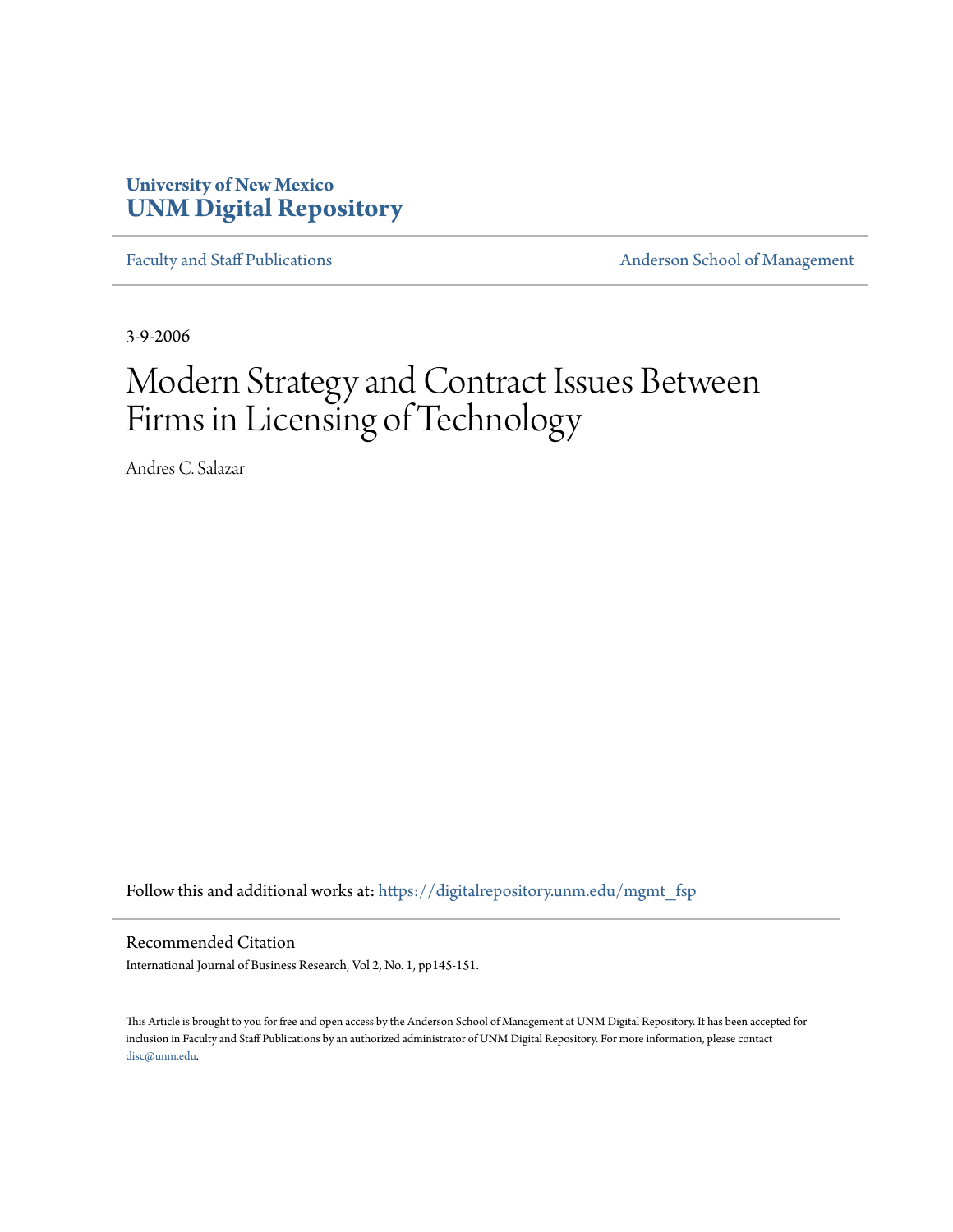#### **MODERN STRATEGY AND CONTRACT ISSUES BETWEEN FIRMS IN LICENSING OF TECHNOLOGY**

Andres C. Salazar, University of New Mexico, Albuquerque, New Mexico, USA

#### **ABSTRACT**

*Licensing of technology is commonly seen as a method of generating revenue for the licensor (source) company's assets in intellectual property and reciprocally a method of going to market faster by the licensee (target) company using proven technology. Although technology licensing has been studied in the past as simply a business activity between two firms involving negotiations based on market opportunity and transactional costs, several modern factors have emerged recently that would influence both the tone and nature of negotiations in the future. Among these factors are the shortened lifespan of licensable technology, the internet as both an information source and a sales distribution channel, the enormous growth of technology markets in Asia and finally, the low level, if not the total absence, of protection for intellectual property in significant global markets. This paper examines the effect of these factors on a firm's technology*  management strategies and the terms of licensing contracts between firms. It is proposed that it *is the long term strategy of technology management for both source and target firms that will dictate the nature of future technology licensing contracts.* 

#### **Keywords: Technology Licensing, Technology Contracts, Technology Management, Technology Transfer.**

#### **1. MODERN FACTORS IN THE LICENSING OF TECHNOLOGY**

This paper confines itself to reviewing *modern* issues in technology licensing faced by US companies for three reasons: (a) US companies remain in aggregate a prodigious generator of technological innovations; (b) the US also houses the largest market for technology based products; and (c) the US has a generally consistent regional and national legal infrastructure relative to intellectual property. The need to focus on modern licensing issues among US companies, especially from a long term strategic point of view, is driven by several factors: namely, the growth of the internet, the shortened lifespan of many technologies in both consumer and industrial global markets and the economic pressure to diffuse this country's massive investment in research and development by the private and public sectors. After a review of the impact that each of these factors has had on recent licensing activities it is concluded that the future of technology licensing will be driven largely by a firm's long term strategy for technology management and not by any short term solution for filling a technology need. It is anticipated that future research will validate the view that a strategic factor rather than an operational factor such as revenue generation will form the basis for technology licensing by US firms.

#### **2. LICENSING OF TECHNOLOGY – A MEANS FOR RECIPROCAL BENEFIT**

In the licensing of technology a firm grants to another the right to use proprietary knowledge developed by the first firm. This knowledge may take the form of an intangible asset such as a process in manufacturing or a tangible asset such as material or a device. The knowledge may or may not be patented or even documented. The first firm views the license as a means for generating revenue from an asset and its value is dictated by three major factors – level of uniqueness, ease of incorporation into products or commercializability, and time. It is then the task of the source company to negotiate the best price for the technology assuming it has developed a strategy for how transferring it will not hurt its own business. Of course, some companies actually incorporate licensing technology as part of their corporate strategies and rely on licensing as an important means of generating revenue. Excellent examples of such companies are *Qualcom* and *InterDigital Communications* with licensing revenue of wireless patents constituting a significant portion of their revenue and profits.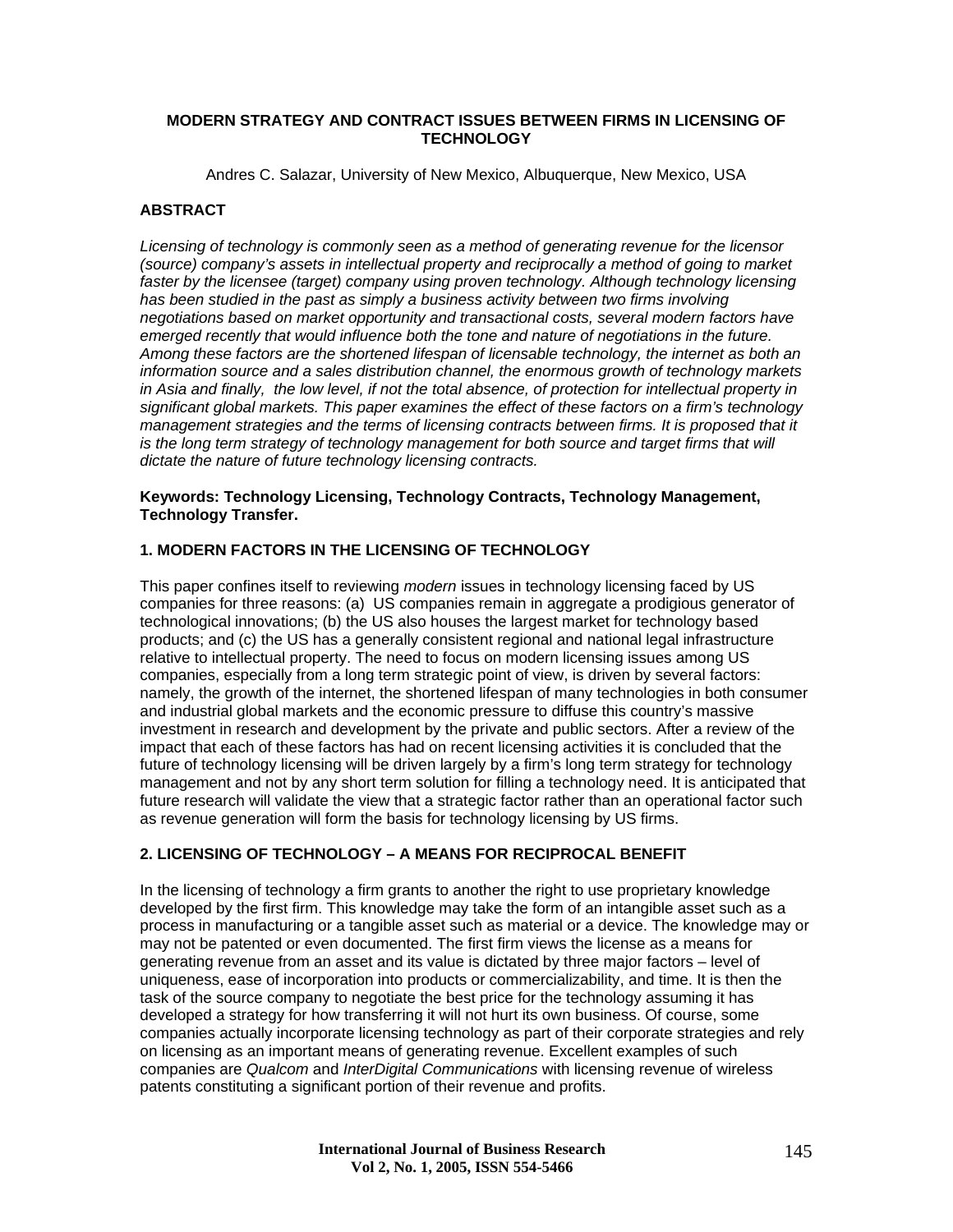The licensee firm, on the other hand, sees the license as a means of acquiring knowledge which allows it to exploit a market opportunity. Hence, the act of licensing is documented in a binding agreement or contract between the firms and as such frames the reciprocal benefit of the act to both parties and protection each party desires from the relationship. Many authors have described typical negotiation items in the technology licensing process, (Byrnes,1994) (Contractor, 1981, 1984), (McCaffrey & Meyer, 1989), (White, 1990). (Business International Corp, 1988 and 1990)

#### **3. LICENSING OF TECHNOLOGY ON A GLOBAL SCALE**

Although licensing of technology has diminished in intensity recently (Vonotras, 2003) it remains an important business development activity from the perspective of the acquiring firm (target) or the licensing firm (source). In fact, authors have attributed the emergence of Japan as a global economic power to the ability of that country's enterprises to successfully license technology globally but primarily from US firms through the process called "technology scanning.". (Herbig, 1995) (Odagiri, 2003) Additionally, the recent economic growth in China and India has been linked to the investment made by those countries in attracting Foreign Direct Investment (FDI), at times manifested by licensing agreements, and supporting technology education for its youth. (Story, 2003) (Zongshun, 1987) Although technology licensing agreements between firms have been studied in the international sector (Telesio, 1979)(Contractor, 1984 among many others) a typology of such international agreements is difficult to formulate since each country involved is different in business culture, intellectual property (IP) legal protection and level of technological development. The problem of unreliable trademark and copyright protection, prevalent in China and India, (Hood, 2005), has probably reached critical proportions today in light of significant market growth in those countries for advanced technology-based products. Additionally, China and India as well as other developing Asian economies have designated technology acquisition as a means for economic development. This national strategy of several Asian economies entails governmental support for (a) financing the construction of modern factories; (b) FDI by multinational companies for entering the Asian markets; (c) science, math and engineering education for youth.(Yoshida, 2004).

# **4. CORPORATE STRATEGY AND MOTIVATION FOR TECHNOLOGY LICENSING**

The company interested in licensing or purchasing certain rights to the technology or "target" company is faced with the task of determining the value of desired technology to its corporate strategy. Some authors (Gallini & Wright, 1990) have attributed asymmetric levels of knowledge about the technology between the firms. While this may be true in some cases, the driving force behind the potential licensee's interest in the technology stems from the strategic value that the target firm places on the technology. This value need not be limited by potential profits as suggested (Contractor, 1981) (White, 1998) but can be a necessary expense to maintain a strategic market for other products. This paper examines the factors that contribute to that strategic value and essentially form the important structural components of a technology licensing agreement. Most importantly, a factor that is often neglected in prior studies of inter-firm licensing of technology is the *long term plan* for assimilating or accessing the specific technology of interest by the licensee. Clearly this factor is crucial to a firm's long term strategic plan of revenue growth and profitability. Notably this factor can play a pivotal role in contract negotiations and overshadow other motivations for entering into a licensing agreement. Although the target firm can attempt to protect itself from sudden inaccessibility to the licensed technology by an escrow account, the only controllable alternative to such a serious event is to have a plan for autonomy or self-reliance. Contractual issues such as compensation, exclusivity or conditions of usage in the licensing of technology have been the study, both theoretical and empirical, of several authors (Bessy, Brousseau and Saussier, 2000), (Cho, 1988), (Aulakh, Cavusgil and Sarkar, 1998), (Sattin) and (Anand & Khanna, 2000). Attempts to classify these issues or rank order their importance can be misplaced easily if the licensing firm is driven by a strategic set of issues rather than a set of "operational" issues such as compensation and licensor support. Other operational issues affecting the desire to license include unavailable engineering resources to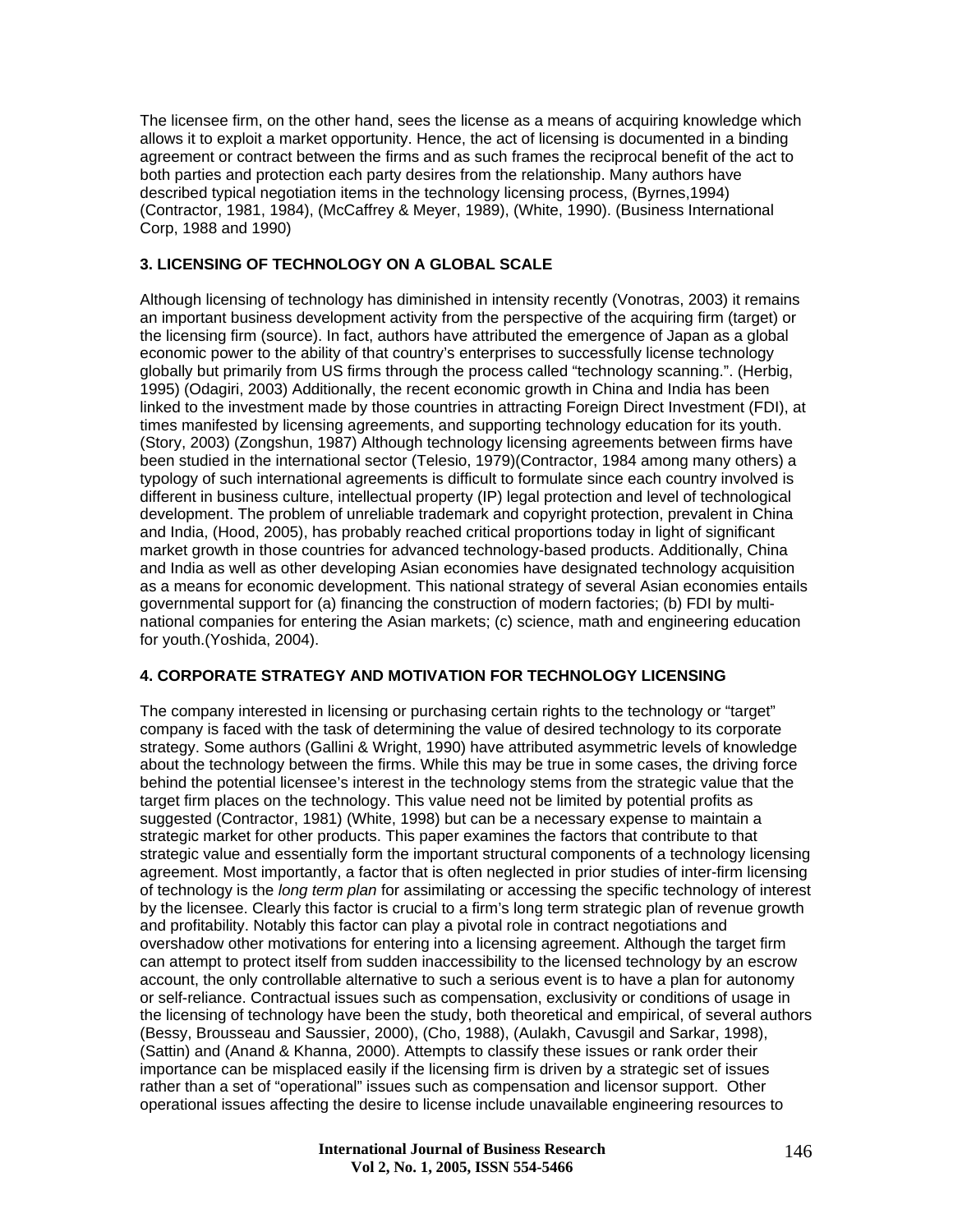develop the technology, desired speed to market, protection of market share or retention of certain customers, patent protection of the technology by the source company and market pressures by global competitors.

# **5. MODERN PERILS TO LICENSING TECHNOLOGY AND COUNTERMEASURES**

Licensing of trade secrets and processes have always had the difficulty of proof of infringement since, in the first case, patents are not involved. Trade secrets are becoming almost impossible to secure despite employment agreements and since US based employees are now more mobile and less loyal to the employer than in the past. Processes, whether patented or not, have a problem of detection and verification in the offending firm. Another modern peril to trade secrets and processes is that they can now be posted on the web and disseminated widely by disgruntled employees or other firm detractors.

The music and video industries in the US have reacted to the threat the internet poses by litigating against file sharing facilitators such as Napster and subsequent imitators. Despite court actions favorable to copyright owners, consumer music and video sales continue to suffer due to widespread IP theft.

Firms have become wary of modern methods for stealing intellectual property and as countermeasures have embedded trade secrets, designs or software into devices that are "hardcoded" in chips through semiconductor masks, binary coded processors or software code with "keys" that can turn device features on or off. In this form of technology licensing, the target firm simply purchases the tangible unit from the source company along the lines of a "purchase and sale" device contract with terms outlining anticipated device purchases over time and availability. This form of technology licensing still suffers from the same single-sourced "cutoff" danger for the licensee firm that would affect its product supply and subsequent customer dissatisfaction. Again, the licensee firm has the incentive to develop a plan to remove itself from this danger. For the source company this form of licensing technology, although simple in nature, is not necessarily theft-proof since there are powerful modern tools for developing equivalent semi-conductor designs and dis-assembling binary code.

Another modern peril facing both source and target licensing firms is the shortened life of technology in general. The licensor firm must decide whether the investment necessary to protect the current version of the licensable technology will pay off during the marketable period. The firm must add the protection costs to the other overhead costs that include service support, documentation and inventory. For a short lifetime of the technology, the business case for licensing out may not be convincing to execute. Similarly, the target firm may find that the license may not lead to quick revenue generation given there may be start-up costs and lost market opportunity due to commercialization delays.

There is a duality of risk between the source and target companies with respect to both theft of intellectual property and a shortened technology lifespan. Both parties are subject to unfulfilled expectations of revenue generation and market opportunity.

The growth of technology markets in China and India and other Asian countries at a time when IP protection is difficult to enforce in those markets penalizes the technology providers in the US whether their products are being intentionally marketed in those countries or not. Hence, licensing of technology to either a domestic firm or an international firm carries the same risk of theft. The threat of IP theft forces the source company to adopt the attitude that IP will be stolen sooner or later and so it must continue to invest in IP protected product designs. The source company must then make theft difficult and expensive for the would-be thief. This is the basis for a long term strategy of technology management for the source company – intrinsic IP protection in its products.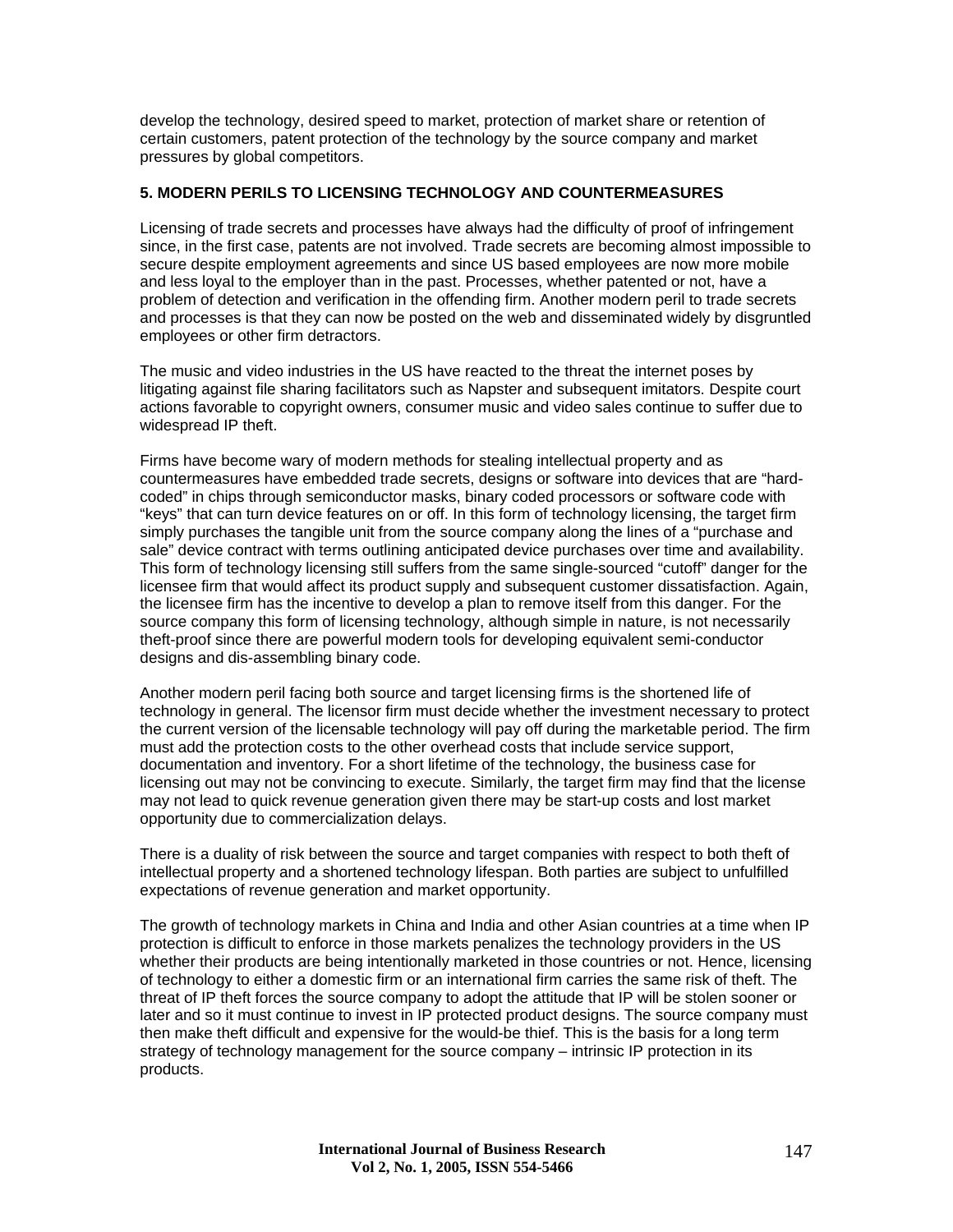Similarly, the motivation for the target company in a licensing deal includes not only protection for continued access to the technology but protection from theft by a competitor who has not bothered to license the technology – a free rider. The only recourse that allows control of its destiny for the target company is to plan a long term strategy to free itself from any dependency of the source company's technology. This may involve seeking an in-house solution or outright purchase of the technology and the addition of its own IP protection. In either case, this long term strategy for technology management of the target firm would dominate any set of contractual terms reached with a source company.

# **6. CONCLUSIONS**

From the perspective described in the last section, the contractual terms of a licensing agreement between source and target firms as outlined in Table 1 of the Appendix do not necessarily change in structure but they must now be viewed with a long term technology management strategy in mind for either firm. Sections 2, 4 and 5 do become increasingly important for the target firm for protection as it finds a way to obviate the need for the technology. Sections 1, 3, 6, 8 are perhaps of more importance to the source firm that focuses on realizing revenue from its asset while Sections 7, 9 and 10 have points of interest to both source and target firms.

# **Appendix A: Contract Structure & Terms**

In the end the negotiations between the two entities, if successful, result in a document – for simplicity hereinafter referred to as a licensing contract. Although Table 1 lists 10 major sections of such a contract, it is by no means an exhaustive list, since the objective here is to discuss the motivating factors of each party in reaching an accord for transferring the technology in light of the target company's strategic interest in the technology. A discussion of each factor follows the table.

| No.            | <b>Section</b>                           | <b>Source Company</b>                                                                                                                          | <b>Target Company</b>                                                                                                      |
|----------------|------------------------------------------|------------------------------------------------------------------------------------------------------------------------------------------------|----------------------------------------------------------------------------------------------------------------------------|
| 1              | Description of<br>technology             | Commits to only certain aspects<br>of technology                                                                                               | Wants to assure that<br>"complete" technology is to<br>be transferred                                                      |
| $\overline{2}$ | <b>Escrow Arrangement</b>                | Resists escrow, realizing it is<br>the "crown jewels"                                                                                          | Strongly desires protection<br>of technology not under its<br>control, despite license                                     |
| 3              | Usage of technology in<br>Place and Time | Limits usage to assure itself of<br>protecting its own markets and<br>customers. Discusses<br>conditions for transferability,<br>assignability | Wishes to define usage to<br>maximize potential<br>profitability or strategic<br>usage                                     |
| 4              | Liability & Epidemic                     | Minimizes liability to itself                                                                                                                  | Desires protection from<br>infringement lawsuits and<br>assurance that technology<br>"works"                               |
| 5              | <b>Support Issues</b>                    | Minimizes support expenses<br>but realizes it is necessary                                                                                     | Realizes that technology<br>cannot be fully<br>documented and some still<br>resides in someone's head<br>at source company |
| 6              | Marketing, Trademarks<br>and Disclosures | Limits usage of names and<br>trademarks normally; disallows<br>disclosure of terms of<br>agreement.                                            | Unless there is great value<br>in brand equity, target<br>company will opt for its<br>own trademarks and<br>names.         |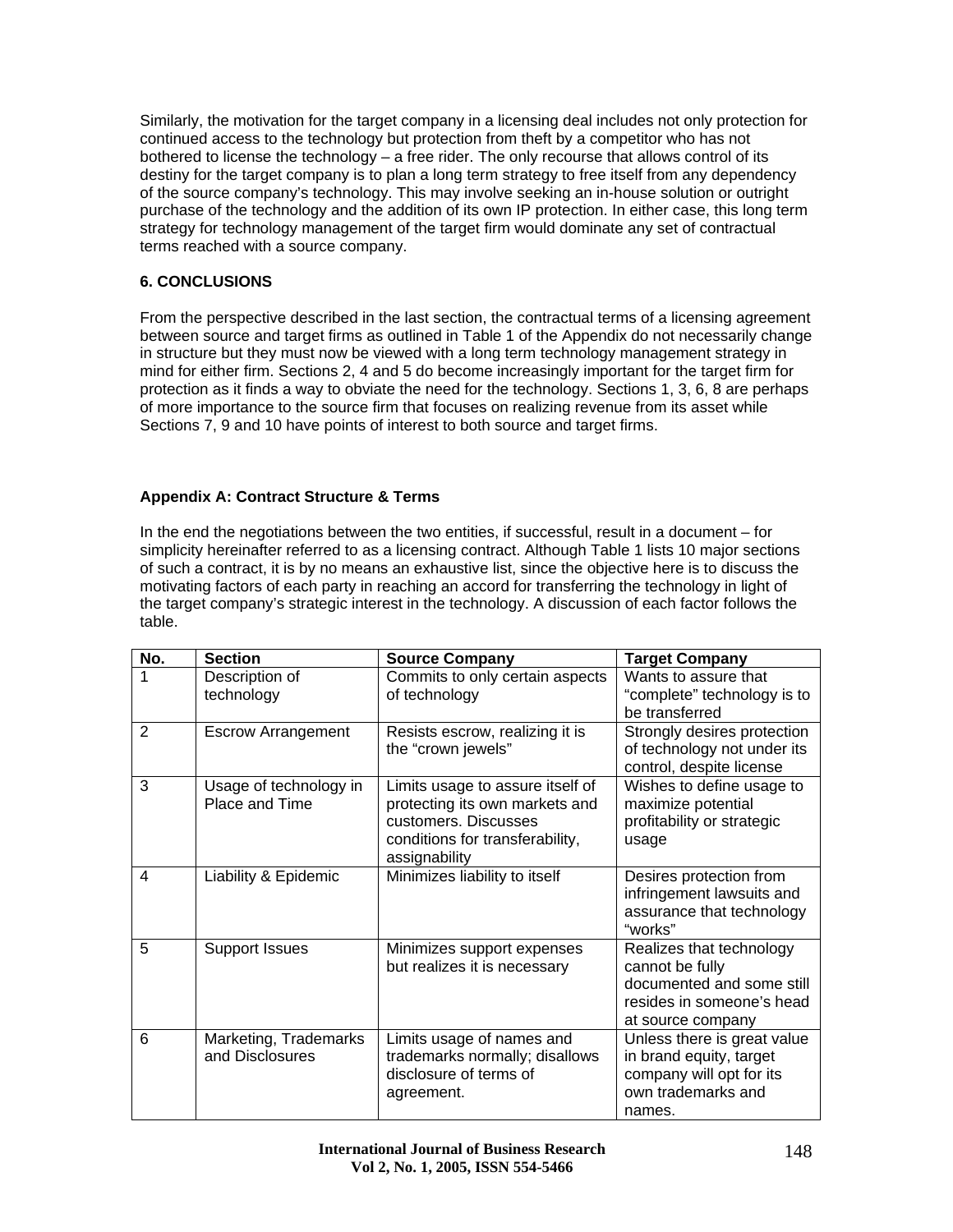|    | Ownership & Rights to<br>Enhancement | Sometimes prohibits<br>enhancements but normally<br>permits them but desires rights<br>to "back" license enhancements | Typically, target company<br>formulates enhancements<br>for its own markets and<br>applications and desires to<br>"own" outright such<br>enhancements |
|----|--------------------------------------|-----------------------------------------------------------------------------------------------------------------------|-------------------------------------------------------------------------------------------------------------------------------------------------------|
| 8  | Payment terms                        | Source company wants to<br>make money on transaction<br>after covering anticipated<br>expenses and warranty costs     | Target company does not<br>want to buy a "pig in a<br>poke" so is cautious about<br>payments, especially if<br>cash up front is required              |
| 9  | <b>Contract Renewal</b>              | Source company wants to<br>assure itself of maximizing<br>revenue potential                                           | Target company wants to<br>continue relationship if<br>satisfactory                                                                                   |
| 10 | Non-Performance &<br>Termination     | Source company wants to<br>terminate if potential not<br>realized                                                     | Target company wants to<br>terminate if technology or<br>support is unsatisfactory                                                                    |

#### **Table 1**

#### **Factors in Negotiating a Technology Transfer Contract LEGEND TO TABLE 1**

# 1. **Description of Technology**

In this section of the contract, a full description of the technology is given, citing user manuals, product specifications, user or operator manuals, design documents, drawings, schematics, formulae, component and module specifications, sources for such components and modules, sublicenses for use of custom components or modules production processes, prototypes or demo, module test and system test processes, equipment for test, software source code, compilers, assemblers, loaders, debuggers or other software tools, sublicenses for usage of software modules from other suppliers, and software documentation. All documentation will need to have version numbers so that updates, or upgrades, or software bug fixes can be incorporated into newer version numbers. The objective of this contract section is to have the most up-to-date versions of all documentation. This will eliminate errors in manufacturing or in being able to recreate the technology in as bug-free a version as possible.

### 2. **Escrow Arrangement**

This section specifies what happens when the source company goes out of business, is purchased by another entity or is merged with another entity. The protection sought here is that all unreleased or unlicensed technology documentation is put into an "escrow account" held by a third party (like a bank) and is released to the target company under certain conditions (like bankruptcy of source company) so that the target company's usage of the technology is not disrupted by an event not under its control. The idea here is that a revenue stream, customers of the target company will come to depend on some aspect of the technology that is still held by the source company and not released to the target company. An example of this dependency is a custom chip that is sold to the target company by the source company to be incorporated in the product manufacture. The design (mask and other specifications) of the custom chip is retained by the source company and not revealed to the target company except through this escrow arrangement.

#### 3. **Usage of Technology**

Technology transfer contracts typically state the conditions under which the technology can be used by the target company. For example, the technology can only be incorporated into products sold in a country, a territory or region (spatial condition). Similarly, the source company can prohibit the target company from selling to a certain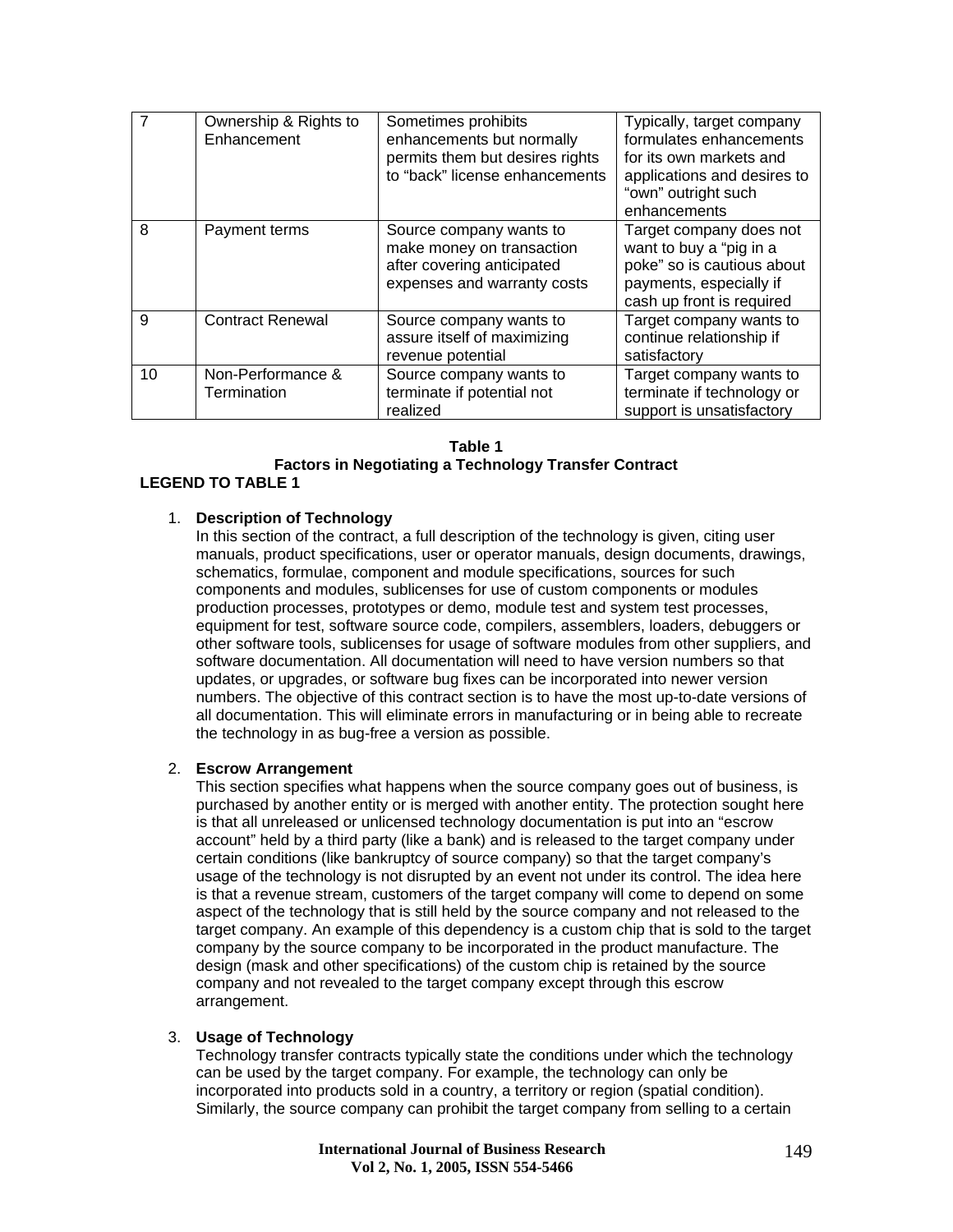set of customers with a list specified or from selling to a certain profile of customers (customer prohibition). Another condition may be application specific, such as incorporating the technology into medical devices but not products used in leisure and entertainment.(application condition). Yet another condition may be time dependent. The target company can use the technology for one or more years and then the contract has to be renegotiated (temporal condition, sometimes called a "sunset" clause). A common restriction in tech transfer contracts is that the technology cannot be sublicensed (or assigned) by the target company except to a wholly owned subsidiary. This sublicensing restriction can only be lifted by the source company and re-negotiations are usually implied to do so.

#### 4. **Liability & Epidemic Scenario**

An important clause in a tech transfer agreement is that dealing with liability. The target company usually wants assurance that the source company "owns" the technology and is willing to assume liability for any infringement legal action brought against the target company by a third party. Such protection by the source company exempts it from legal action brought against the target company for misrepresentation of product or other misuse, abuse or business actions not directly tied to the integrity of the technology being licensed or transferred. Should a problem occur with products manufactured utilizing the technology and if the source of the problem is linked directly to the technology under license, then the source company is liable for expenses incurred by the target company if the problem becomes one of "epidemic" proportions – usually 10% or more of all products shipped having the "problem."

#### 5. **Support Issues**

Rarely can a technology be transferred or licensed without substantial support from the source company. This support can take many forms. First, the form of documentation turned over by the source company may be seen as "non-standard" by the target company so its designers or manufacturing engineers may be helped in interpreting the documentation. This can be accomplished through "training" or consultation visits or conversations. A typical contract acknowledges the possible need for such support and limits the time allocated by the source company for such support in order to prevent abuse by the target company of valuable engineering or production time. Further, if problems occur in incorporating the technology, especially in the case that a "bug" or defect is discovered by the target company, the source company usually specifies a "response" time to fix the bug or at least assign an engineer to work on it with the target company.

#### 6. **Marketing, Trademarks and Disclosures**

Restrictions from the source company may prevent the target company from even disclosing that it has entered into a licensing agreement or that it is using IP from the source company. The source company may see such protection as necessary to prevent dilution of a trademark value or prevention of undesirable usage of it by the target company. In some cases, the source company may find it advantageous to encourage the target company to advertise this fact. For example, the "Intel Inside" trademark campaign is seen as an advantage to both source and target firms.

#### 7. **Ownership and Rights of Enhancements**

Typically the source company retains all ownership rights of the technology with the target company receiving unlimited rights (except for conditions cited above) to use the technology. However, it is common for the target company to examine and understand the technology and then make "enhancements" in hardware, software or system design. This section of the contract specifies the ownership of such enhancements (usually the target company if developed unilaterally) but allows the source company to cross-license the usage of such enhancements under certain conditions. An example of such condition is forgiveness of licensing fees due to the source company if the source company decides to use the enhancements in its products or associated manufacturing processes.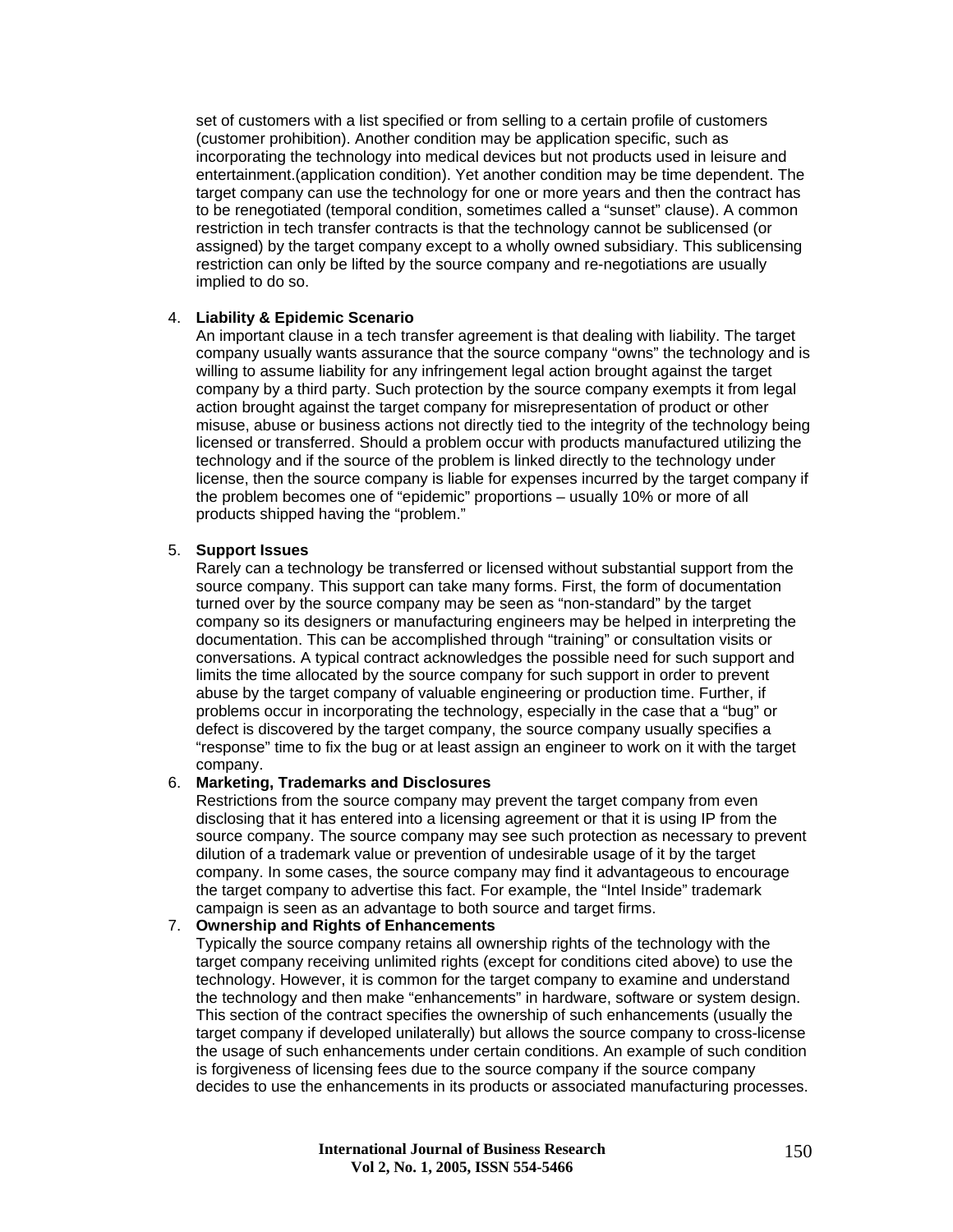#### 8. **Payment Terms & Valuation**

The target company usually has a dollar figure in mind of what its usage of the technology is worth. Normally, the value is determined by what it would cost to develop the technology itself in direct expenses but also working in the market lost during the time it would take to develop it. The latter can also be important strategically to the target company, more so perhaps than any revenue or profit component lost in time. The source company, of course, is in a strong negotiating position if it is the only one or one of very few sources of the technology. The position is made stronger if its technology has become a "standard" in the industry. An example of this is the use of Rockwell International modem chip sets or modules for the fax machine boom of the 1980's and 1990's. Many fax machine makers licensed or simply bought the chips from Rockwell because its chips were standards compliant, small in size and readily available in volume. Licensing fees for the technology were incorporated into the price per chip set. Payment terms can take the form determined by three major factors. First, if any modification needs to be made to the technology by the source company, then a "non-recurring" engineering charge applies. This charge can be expensive since it necessitates valuable engineering design and test time at the source company. Thus, the source company will not charge time and materials expense but also "opportunity lost" value of the engineering team, reflecting the potential value of other product design that the engineering team could have otherwise been assigned to do. A second factor for payment is exclusivity. Should the target company wants to exclude any other company, besides the source company, from using the technology, the price of licensing the technology goes up substantially. The source company is essentially giving up its right to license the technology to the rest of the world for the "lifetime" of the technology. Hence, it is forced to estimate what the potential or future licensing fees may be for the technology from everyone else. Normally, the source company comes up with an estimate that is exorbitantly high, thus challenging the target company to validate that such a high price is warranted. The third factor influencing payment terms is that of deciding whether a "pay as you go" scheme is better than a one-time payment. Should the volume of usage is projected to be high, then a one-time payment is preferable to the target company. However, if there is uncertainty to the volume or to the usability or integrity of the technology, then a pay as you go scenario is preferable. An example of a pay as you go set of terms is simply buying individual chips or modules (either software or hardware) from the source company, with specified delivery dates and volumes. The source company may see a pay as you go scheme as not worth its time, especially with the support it is committed to perform. Hence, a common element demanded by the source company in a pay as you scheme is a "down payment" to cover its one time expenses and minimal profit in actually performing the transfer. Such a payment may also cover the first N months of usage or the first N modules used by the target company.

#### 9. **Contract Renewal**

It is rarely the case that the licensing agreement is made "evergreen" or without a specific termination or renewal date. Such a date forces both parties to review the merits of the original agreement and revise the terms to reflect current requirements from both sides.

#### 10. **Non-Performance & Termination**

This section protects both parties in cases of breach, bankruptcy, sale of company or change of control especially if such change involves a known competitor to either party.